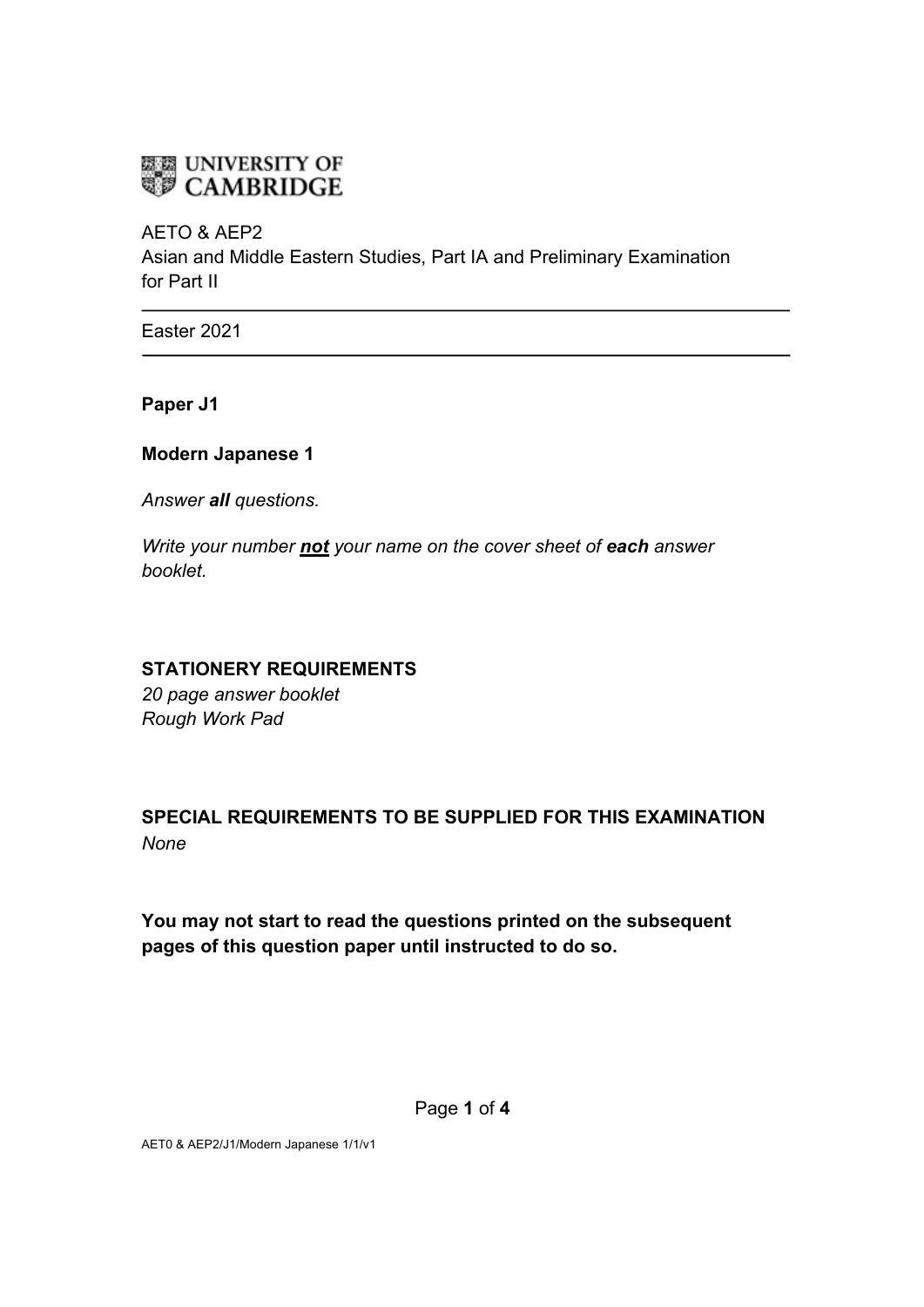#### **Section A**

- 1. Write the underlined *hiragana* words in *kanji* and the underlined *kanji* words in *hiragana*. Then translate the following sentences into **English**: **[10 marks]** 
	- a) ごぜんちゅうのこうぎをけんがくできますか。
	- b) 去年はきょうとでおてらや神社を見て、たのしく過ごした。
	- c) 日本の車はせかいじゅうにゆしゅつされている。
	- d) 2020年のオリンピックは日本で行われるよていだったが、コロナでちゅうしになっ た。
	- e) 健康のためにまいばん、かるいうんどうをするようにしている。

## **Section B**

- 2. Translate the following sentences into **Japanese** (*kanji* and *kana*): **[30 marks]** 
	- a) I have never not done my homework.
	- b) Will you let me make a presentation on this new product?
	- c) My daughter just entered elementary school last month, so she still has not gotten used to school.
	- d) He didn't seem to understand what that teacher was explaining at all.
	- e) Although both the style and the colour of that shirt was good, I couldn't buy it because the price was too high.
	- f) It is of course possible to get there by walking but it would be much more convenient and quicker to go by underground.
	- g) If you are going to the library this afternoon, would you do me the favour of returning this book for me (and come back)?
	- h) The preparation has already been done so please start the experiment at your convenience.
	- i) You'd better ask Prime Minister Suga's opinion too. [use *keigo*]
	- j) I know Mr Yamakawa has gone to Paris to attend an international conference, but I am not sure how long he will stay there. [use *keigo*]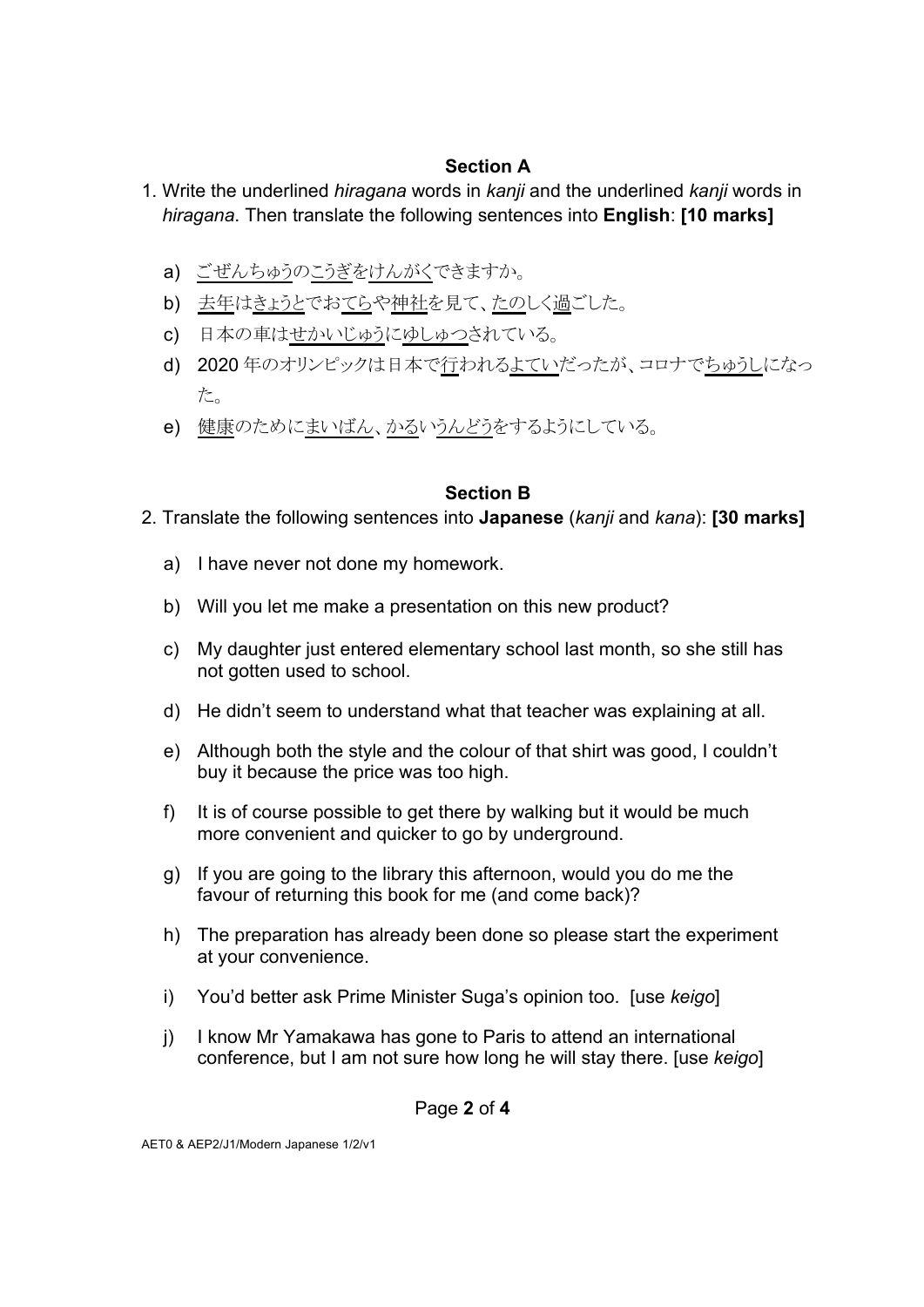#### **Section C**

3. Translate the following story into **Japanese** (*kanji* and *kana*): **[30 marks]**

Have you ever read a novel called 'Goodbye, Mr. Chips'? This is a short novel about a schoolteacher, Mr Chipping, written by the English writer James Hilton in 1933.

In this novel, 85-year-old Mr Chipping talks about the time when he taught Latin at Brookfield School for more than 40 years. This boys' school is, of course, not a real school, but its model is thought to be The Leys School in Cambridge where the author was, in fact, a pupil between 1915 and 1918.

Mr Chips, as the pupils called him, was a very serious and earnest teacher. But there were also times when he was too strict on them and taught in an old-fashioned manner. It was his cheerful and tender-hearted wife, Katherine, who, worried about him, made him think about how he should teach. After that, Mr Chips became an easier person to talk to and more trusted by his pupils. Later he was asked to become headmaster.

Although the main setting of this book is a school, it depicts the sweeping social changes that Europe experienced over six decades after 1870, when Mr Chips arrived at Brookfield at the age of 22. In that year the Franco-Prussian War broke out, and later many of his former pupils lost their lives during World War I. When this book was first published neither the author nor the readers were aware that another war would break out shortly.

| Latin           | ラテン語    |
|-----------------|---------|
| to trust        | 信頼する    |
| headmaster      | 校長      |
| main setting    | 舞台      |
| to depict       | 描く      |
| sweeping        | 大きな     |
| changes         | 変動      |
| Franco-Prussian | 普仏      |
| World War I     | 第一次世界大戦 |
| to publish      | 出版する    |
| another         | 新たな     |
|                 |         |

(TURN OVER)